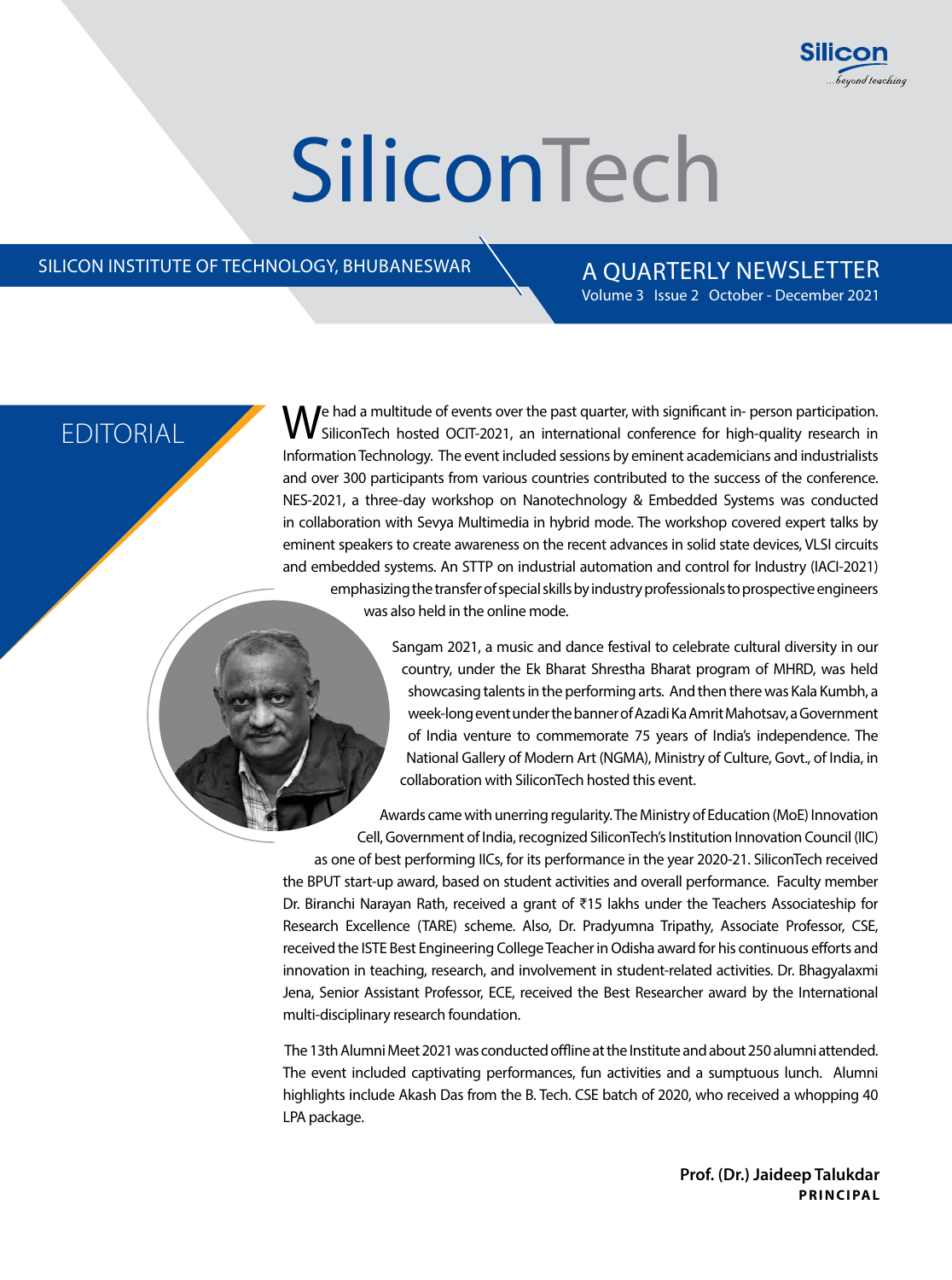### INSTITUTE **HIGHLIGHTS**

#### **SiliconTech ranked as Performer in ARIIA Rankings 2021**

Silicon Institute of Technology, Bhubaneswar (SiliconTech), has been placed under 'Band-Performer' in the category of 'Private or Self-Financed College/ Institutes (Technical)' in Atal Ranking for Institutions on Innovation Achievements (ARIIA) 2021 announced on 29 December by Ministry of Education's Innovation Cell, Government of India. More details at *https://bit.ly/3FPNQ4y*



#### **SiliconTech received Start-up Cell award from BPUT, Odisha**

SiliconTech received the Start-up Cell Award from Biju Patnaik University of Technology (BPUT), Odisha on 21 November 2021, on the occasion of its 20th University Foundation Day. This award was given for the various start-up cell activities based on the participation of the students and faculty mentors of Start-up Cell/Entrepreneurship Development (ED) Cell in the institute, during the 2020-21 session. More details at *https://bit.ly/35bIxQw*



### **SiliconTech's IIC awarded the best performing IIC for the 3rd consecutive year, by MoE**

The Ministry of Education (MoE) Innovation Cell, Government of India, recognized SiliconTech's Institution Innovation Council (IIC) as one of best performing IICs on 1 December 2021, for its performance in the year 2020-21. The rating process started in the year 2018-19. In the year 2018-19, SiliconTech was among the best 25 IICs in the whole country. It also received the highest star rating in 2019-20. More details at *https://bit.ly/3fKy3to*

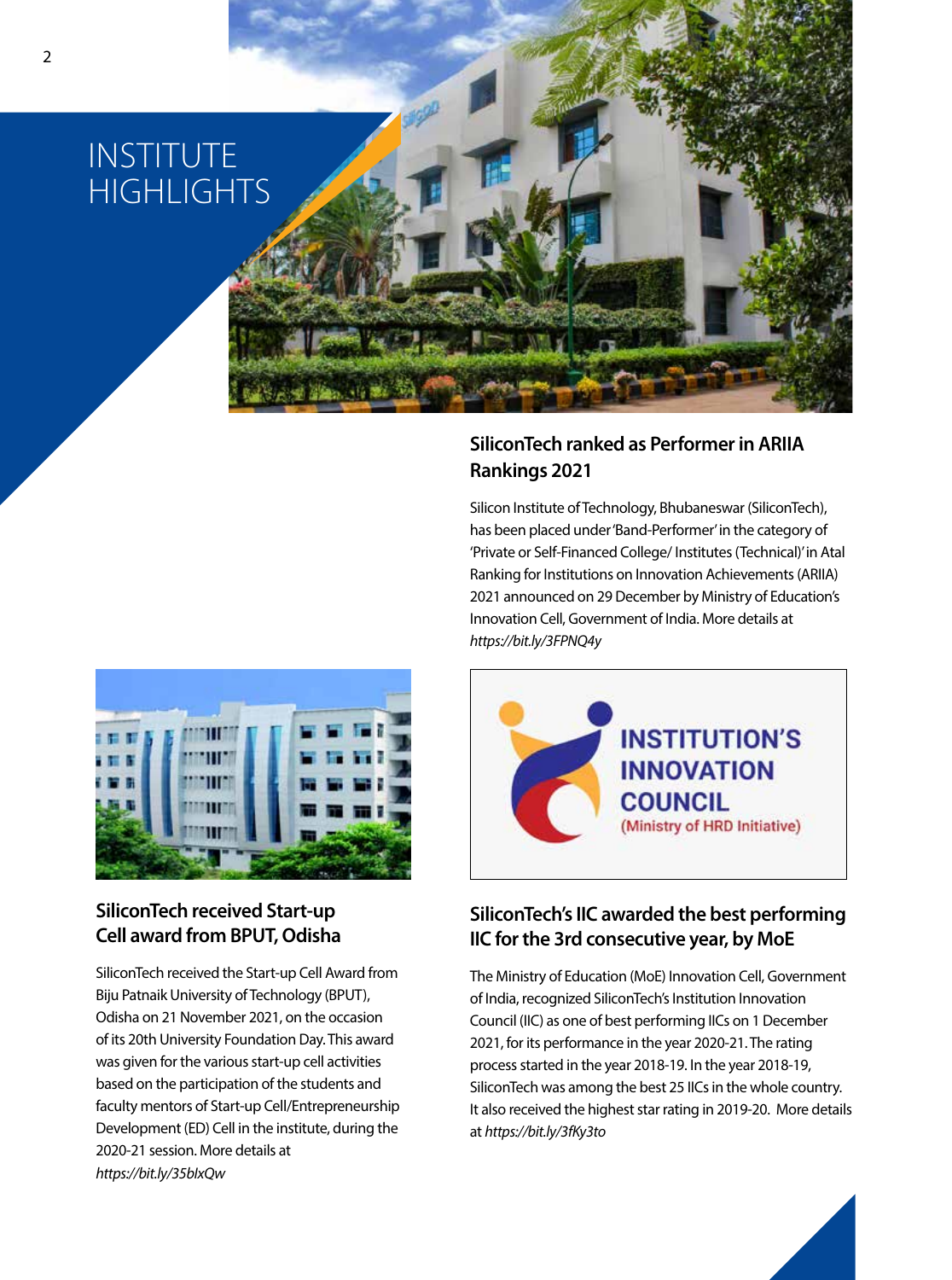### NEWS & EVENTS



#### **VSDOpen 2021 Conference Tutorial on Bandgap Reference (BGR) circuit**

Prof. (Dr.) Saroj Rout and Prof. Santunu Sarangi from our Advanced VLSI Lab delivered a very informative course on Bandgap Reference (BGR) circuit in VSDOpen 2021 Conference from 19 – 23 October 2021. The course mostly focused on intuitively understanding the concepts involved in designing a BGR circuit with realworld specifications and complete hands-on practice using the open-source EDA tools. More details at *https://bit.ly/3KGveIa*



#### **Coursera | Meet & Greet with academia leaders**

Prof. (Dr.) Jaideep Talukdar, our Principal, had a virtual interaction with academia leaders from across the country on 18 Nov 2021 to discuss how Coursera could be more effective in the academic curriculum and prepare students better for the workplace. Emerging opportunities and digital skills were also discussed.



#### **Advanced VLSI Lab selected as Sevya-ST Launch Lab for Fresher Training**

Our Advanced VLSI Lab has been selected by Sevya Multimedia Technologies Pvt. Ltd. and STMicroelectronics as their fresher training launch lab, where their newly hired employees will gain expertise in different VLSI domains like CMOS VLSI Design, PDK (Process Design Kit) design and development, standard cell library development, standard cell layout and verification, analog circuit and layout design, before joining the company. The first batch of 14 fresh employees from Sevya Multimedia started their training on 8 November 2021. Prof. (Dr.) Saroj Rout and Prof. Santunu Sarangi are executing this training. More details at *https://bit.ly/32iIxgq*



### **Induction of 2021 Admission Batch**

The Orientation-cum-Induction program, for the 4th batch under Autonomy (2021-2025) was conducted at the institute premises from 1 – 8 December 2021. Among the eminent invited speakers were Prof. Sunil Sarangi (Ex Director NIT, Rourkela), Dr. Md. Imran Ali (Anti-tobacco Activist), Mr. Abhijit Sen(Ex AVP, Infosys and Founder of Syllogistek Systems) and Dr. Shraddha Padhi (Professor OB & HR, KSOM). A few of our alumni also joined the session to motivate our students with their success stories.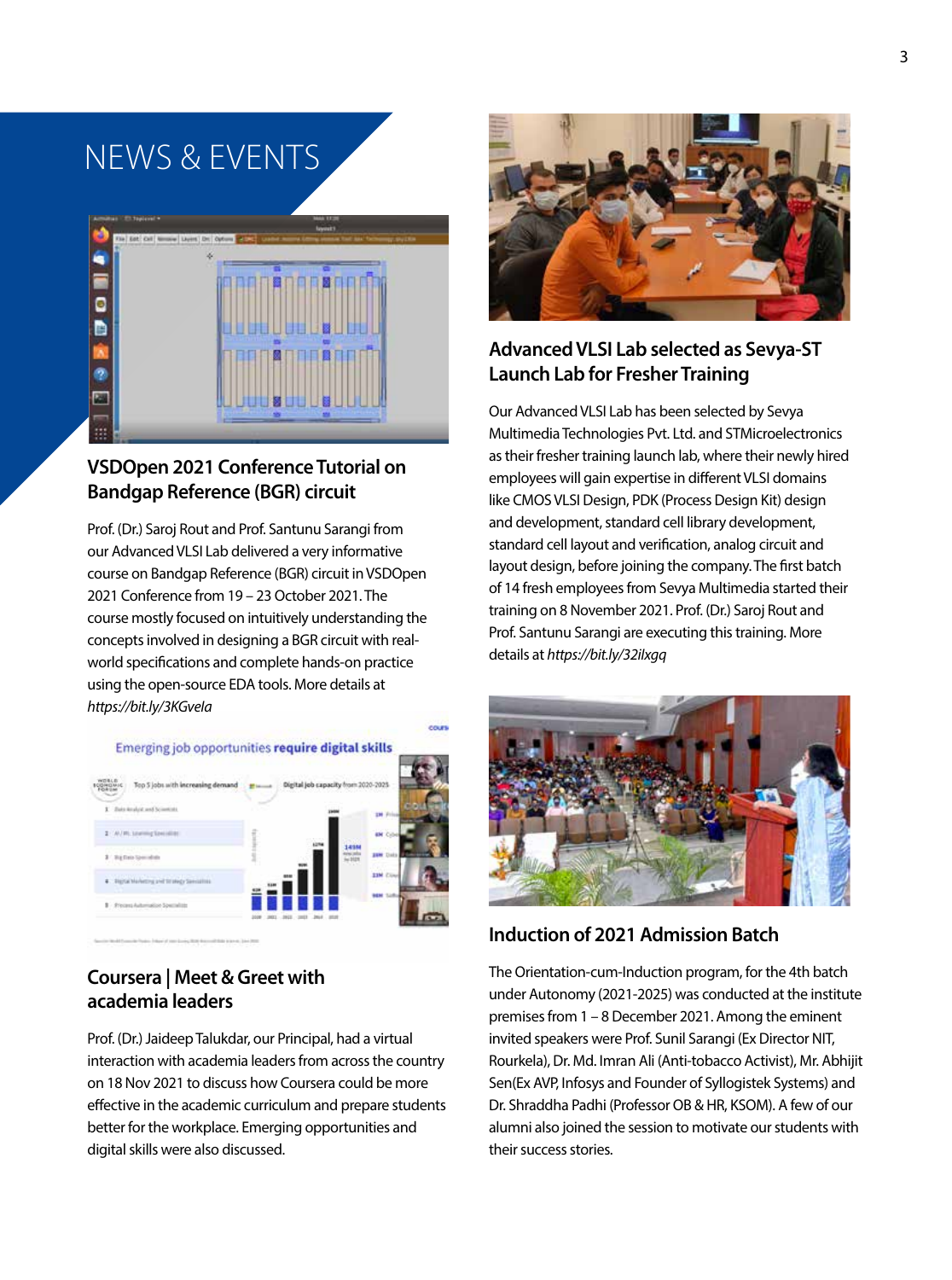

#### **Hello World by ISTE Silicon Students' Chapter**

The ISTE Silicon Students' Chapter conducted 'Hello World' for the students of the 3rd semester on 20 Nov 2021, where seniors discussed important topics like placement roadmap, interview tips and basics of programming. A short quiz session was conducted on the basics of programming. The top 5 performers were Kumar Mrityunjay–ECE (2nd year), Atul Kumar – CSE (2nd year), Anurag Mishra – CEN (2nd year), Sujeet Kumar Rath– CST (2nd year) and Ankita Verma– CSE (2nd year)



#### **NPTEL workshop**

Silicon Institute of Technology, Bhubaneswar has been added as a local chapter of NPTEL (National Program on Technology Enhanced Learning). A NPTEL Awareness e-workshop was held in association with Sree Narayana College for Women and St. Thomas Arts & Science College from Kerala on 9 December 2021.



#### **Plantation Drive by Silicon Green Club (SGC)**

Silicon Green Club (SGC) members organized a plantation drive on campus to observe National Pollution Prevention Day on 2 December, 2021. The SGC members across all years participated and planted saplings inside the campus.



**Kala Kumbh, an artists' workshop** 

SiliconTech celebrated 'Kala Kumbh', an artists' workshop from 11 – 16 December 2021, under the banner of 'Azadi Ka Amrit Mahotsav', in partnership with NGMA (National Gallery of Modern Art), Ministry of Culture, Government of India. A team of 70 professional artists from different parts of Odisha painted the canvas, which features images of various freedom fighters from Odisha. More details at *https://bit.ly/3FPnccj*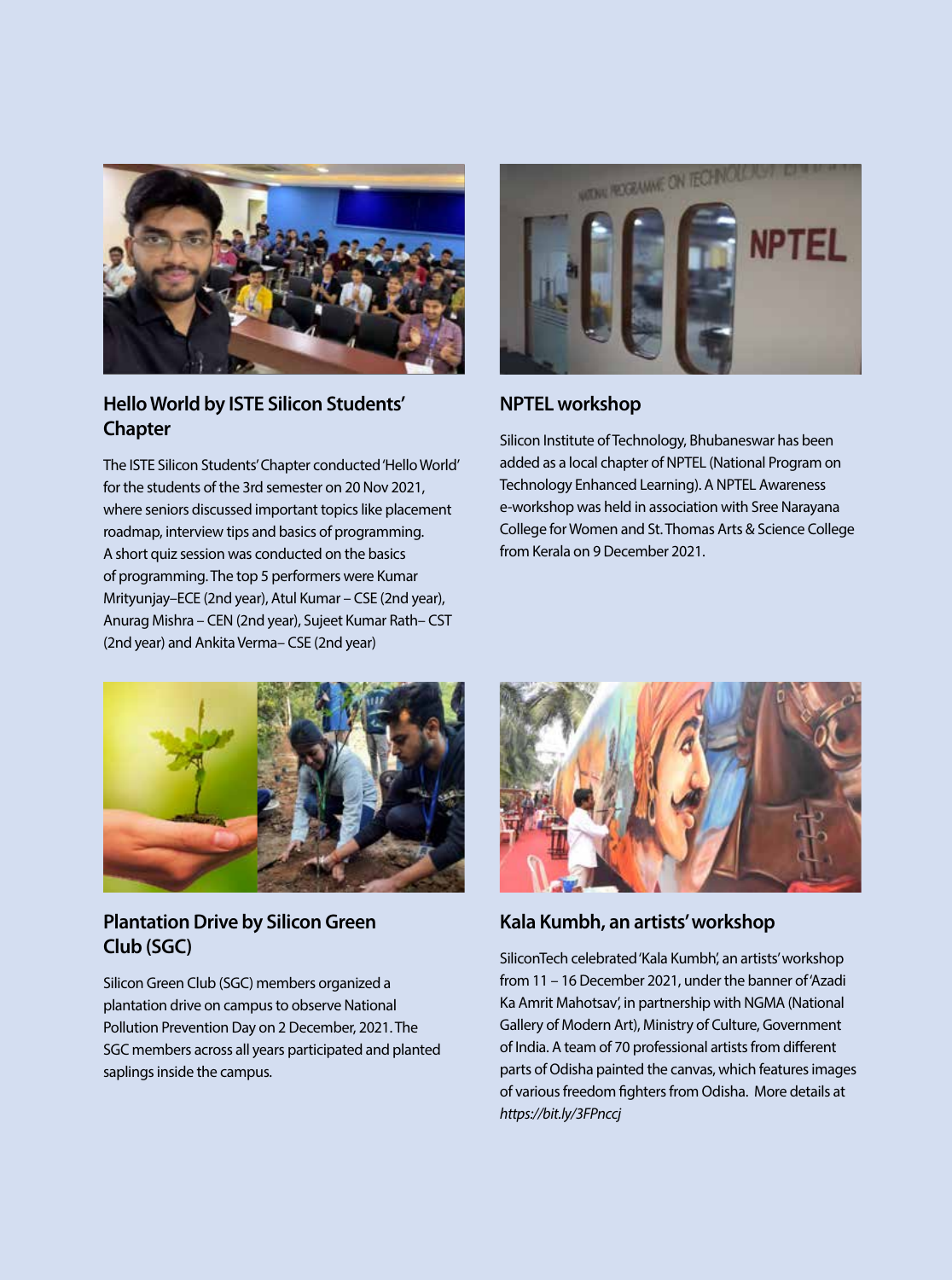

#### **Sangam 2021, an EBSB event (MHRD initiative)**

SiliconTech organized a one-day music fest on 11 Dec 2021 to celebrate the cultural diversity of our nation under the 'Ek Bharat Shrestha Bharat (EBSB)' program, an MHRD initiative of Government of India. More details at *https://bit.ly/3FI0sLa*



#### **19th OCIT 2021**

The department of Computer Science and Engineering of SiliconTech, in partnership with Odisha Information Technology Society (OITS), organized the 19th OITS International Conference on Information Technology (OCIT 2021) at Silicon Institute of Technology, Bhubaneswar from 16 – 18 December 2021. Professor Saraju P. Mohanty from University of North Texas, USA, Professor Baek-Young Choi from University of Missouri-Kansas City (UMKC), USA, Professor Srinivas Katkoori from University of South Florida (USF), USA, Dr. R. Nagaraja, Founder and Director of PRDC Bengaluru, India, Professor Mukesh Mohania from IIIT Delhi, India, and Mr. Satendra Singh, Chief Technology Officer of Propelld, Bengaluru were the eminent keynote speakers. More details at *https://bit.ly/3fGv7Ou*



#### **NES 2021**

The Department of Electronics & Communication Engineering (ECE) organized a 3- day online workshop on Nanotechnology and Embedded Systems (NES-2021) from 16 to 18 December 2021, in collaboration with Sevya Multimedia Technologies, Greater Noida. Key invited speakers were Mr. Puneet Mittal from VLSI Experts Pvt. Ltd., Mr. Alok Kumar Mishra and Mr. Praveena Gowda from Micron, Mr. Jean-Francois from Sevya Multimedia, Dr. Siddhartha Dhar, Ms. Namerita Khanna and Mr. Atul Bhargava from ST Micron. More details at *https://bit.ly/3qNQKTg*



### **IACI 2021**

The Department of Electronics and Instrumentation Engineering (E&IE) organized a five day Short-Term Training Program (STTP) on Industry Automation and Control for Industry 4.0 (IACI-2021) from 20-24 December 2021 in hybrid mode. About 260 participants from various institutions all over India joined the STTP and gained knowledge on Industry 4.0. More details at *https://bit.ly/33y3vJ0*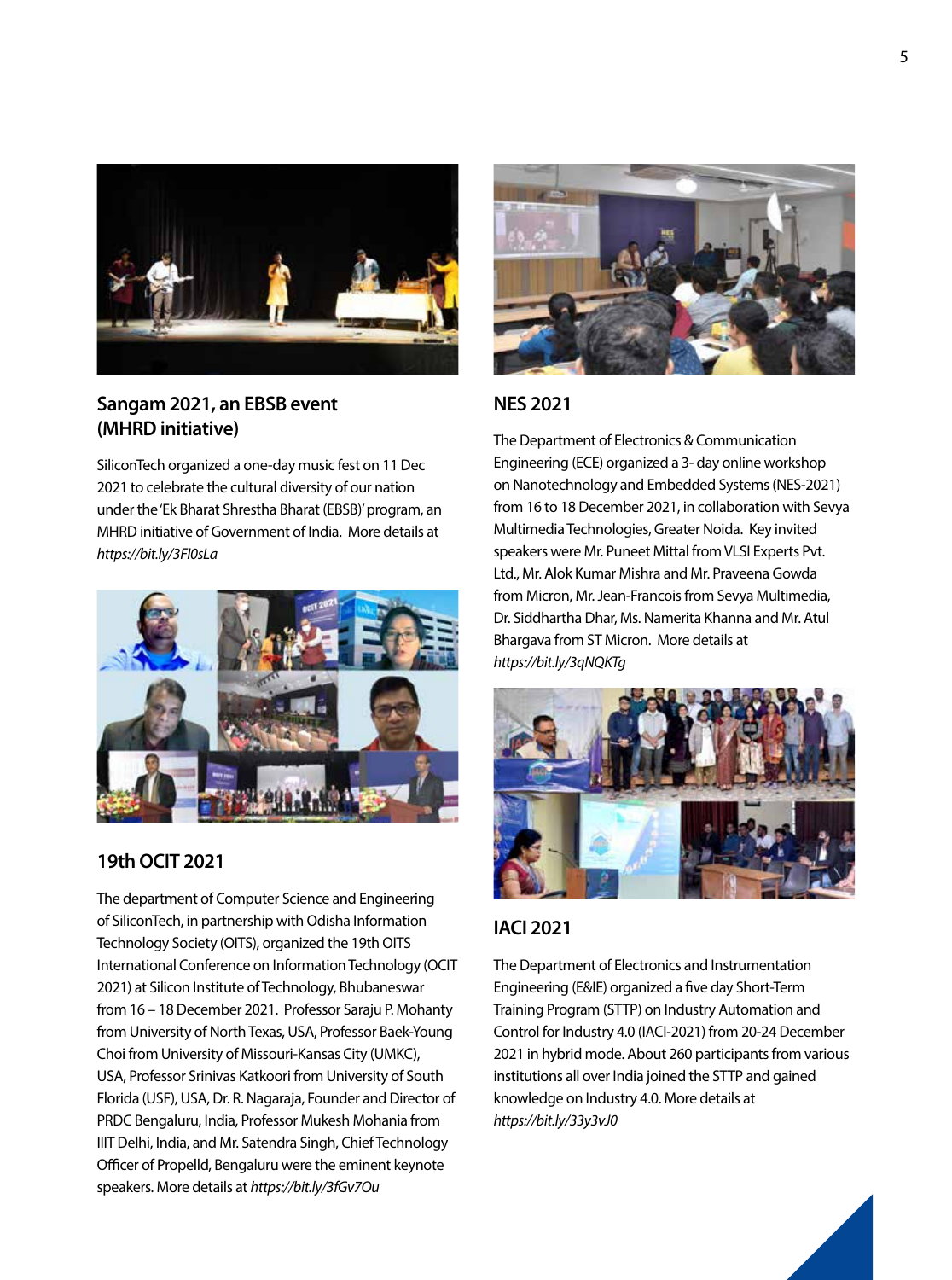



Dr. Pradyumna K. Tripathy Dr. Bhagyalaxmi Jena Dr. Biranchi Narayan Rath

- **• Dr. Pradyumna Kumar Tripathy,** Associate Professor, CSE, has received 'ISTE Rajlaxmi Memorial Best Engineering College Teacher Award for Odisha State for the Year 2020' from ISTE on 5 October 2021, for his continuous effort and innovation in teaching, research, and involvement in student-related activities.
- **• Dr. Bhagyalaxmi Jena**, Senior Assistant Professor, ECE, has received the 'National Best Researcher Award 2021' in recognition of her consistent performance in 'Signal Processing' conferred by the International Multidisciplinary Research Foundation on 11 November 2021.
- **• Dr. Biranchi Narayan Rath**, Senior Assistant Professor, EIE, has received a grant of ₹15 lakhs under the TARE – SERB scheme, Government of India to conduct research in the area of active noise control.

RESEARCH & PUBLICATIONS

Scopus/SCI Indexed journals: **5**

Conference proceedings: **4**

Book Chapters: **5**

Patents Granted: **3**

#### **SiliconTech receives grant to carry out research work under TARE – SERB scheme, Government of India**

Dr. Biranchi Narayan Rath, Senior Assistant Professor, EIE has received a grant of ₹15 lakhs under the Teachers Associateship for Research Excellence (TARE), Science and Engineering Research Board (SERB), Government of India to carry out research in the area of active noise control. The project is titled as 'Discrete-Point Control Based Adaptive Active Noise Regulation System Implementation Using Deep-Learning Regression Techniques'. More details at *https://bit.ly/3Ay2JI5* 

#### **Optical Sensor Research team fabricates metal packaged FBG sensor probe**

The Optical Sensor research group at SiliconTech successfully fabricated the first version of the metal packaged FBG (Fiber Bragg Gratings) temperature sensor probe by embedding an FBG sensor inside a nano-composite PolydimethylSiloxane (PDMS) polymer surrounded by a stainless-steel metal probe. The nano material used in this work is Graphene having bulk density of 0.30g/cc, average diameter of 10-15 μm, average thickness (z-direction) of 10-15 nm and purity >98%. The temperature probe is designed with a temperature sensitivity of 13 pm/°C and base wavelength of 1535nm. The real-time signal acquisition from the FBG temperature sensor probe is performed using a state-of-the-art Ibsen I-MON high-speed FBG Interrogator interfaced with the National Instruments LabVIEW application. More details at *https://bit.ly/3fM27Vn*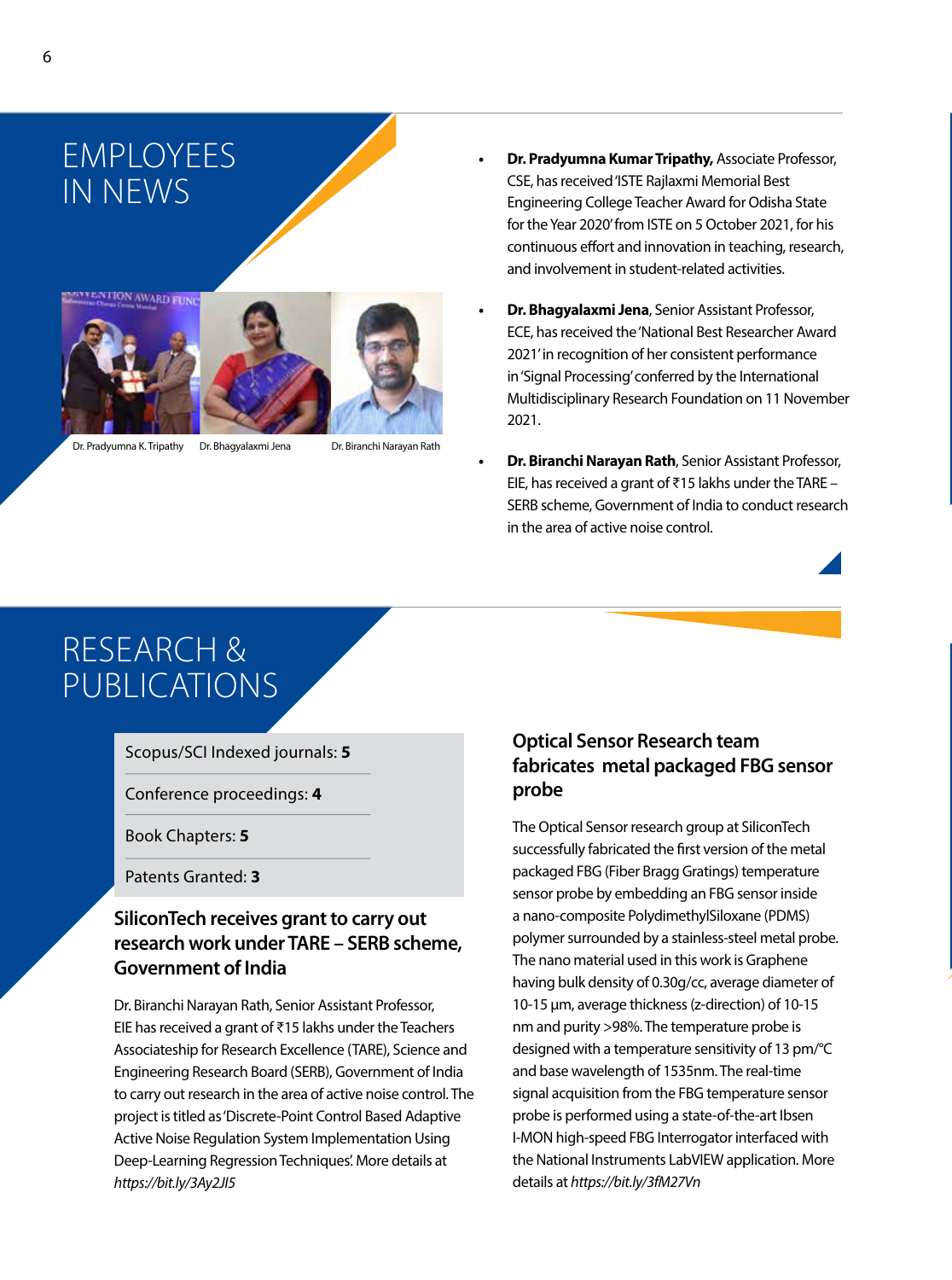### ENTREPRENEURSHIP DEVELOPMENT  $CFT$





#### **My Story - Motivational Session by a Successful Innovator**

Dr. Pankaj Parashar, Founder and CEO of Cutting Edge Medical Devices Pvt. Ltd. spoke to the students about his journey as a doctor, an innovator, and an entrepreneur on 20 Dec 2021. Dr. Parashar has also developed many innovative and affordable medical devices for mass healthcare. More details at *https://bit.ly/3rZ8eLJ*





#### **Celebration of National Education Day**

A webinar on 'New Education Policy and Innovation' was conducted by Prof. S.P. Adhikary, Former Vice Chancellor of F.M. University, Balasore, Odisha on 11 Nov 2021 to mark the National Education Day.

#### **My Story - Motivational session by Successful Entrepreneur**

The CEO and Founder of Bookingjini, Sibashis Mishra, spoke about his journey as an entrepreneur in the orientation program on 'Entrepreneurship' for newly admitted 1st year students on 18 Dec 2021. More details at https://bit.ly/3KRtRGt

#### **Celebration of National Pollution Prevention Day**

Dr Jayakrushna Panigrahi, Secretary, Orissa Environmental Society (OES), delivered a guest lecture on the theme of 'Raising awareness for pollution prevention' on 2 Dec 2021, on the occasion of National Pollution Prevention Day.

### INDUSTRY **INTERFACE** CELL

### **PLACEMENT HIGHLIGHTS**

- Over 90% of the eligible students from the graduating batch of 2022 have been placed in 35 reputed companies that have visited the campus so far, mostly virtually.
- We have received 1013 job offers, by the end of this quarter for the batch of 527 students graduating in 2022.
- Almost every placed student has received more than one offer in the salary range of 3.6 LPA – 13 LPA.
- The top IT/ Product development/ VLSI/ FinTech/ Insurance/ Start-up companies that have recruited our students this quarter include Accenture, Acesocloud, Capilary, CoreEL Technologies, Digit General Insurance, Hexaware Technologies, Infosys, Interland Technology Services, Latentview Analytics, Nirmalya Labs, OpenFive, Price Waterhouse Coopers (PwC), Propelled, QuEST Global, RapidSoft Technolgies, Silicon Tech Lab, Tech Mahindra and Wipro Technologies.

#### **PRACTICE SCHOOL HIGHLIGHTS**

Practice School (PS) is one of the flagship programs of the Institute which is integrated into our autonomous curriculum. IICELL has already initiated the PS joining for the 2022 graduating batch students in their 8th semester.

- More than 80 students have confirmed to join their respective organizations as interns under the PS program by the end of this quarter.
- Companies that have recruited students for the PS program during their 8th semester so far are Cozentus, Incture, Valuelab, Infosys, Cognizant, Capgemini, Sevya IT, Opensilicon, Capilary, Mentography, Micron, Propelled, Proxsoft, and STL.
- The students selected for the PS internship will receive a stipend ranging from Rs.10000 - Rs.40000 per month.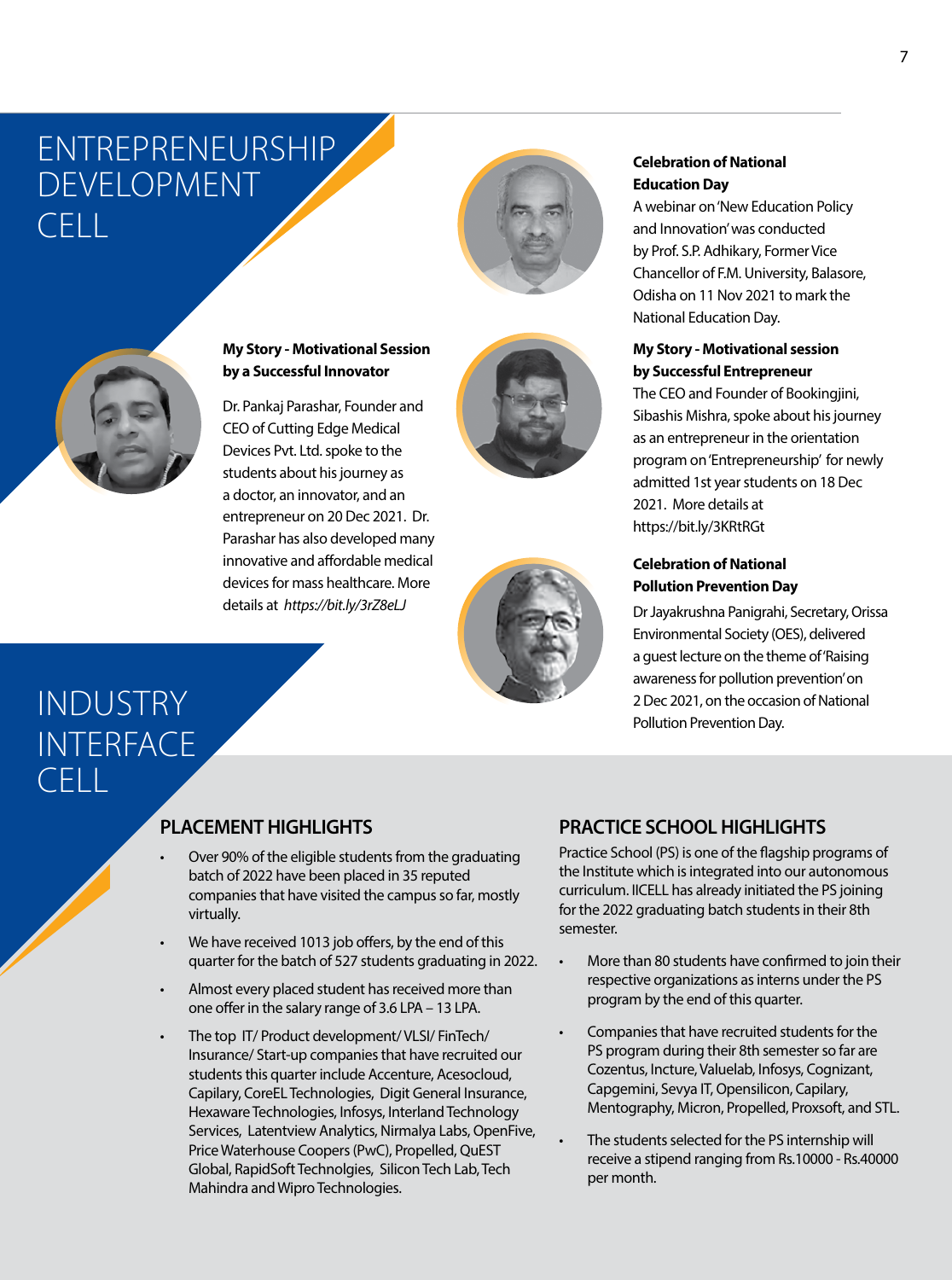### STUDENT **ACHIEVEMENTS**





(CSE, 2022), has been recognized by Dare2Compete (D2C) for his commendable performance as a D2C Chief Igniter for Batch 2020- 21. Last year, Sanjog was one of the six students selected from Odisha as a D2C Igniter, out of 2700 + registrations across the country.



**Chandan Singh** (ECE, 2022), has been selected by Mentor Graphics, a renowned US-based Electronic Design Automation (EDA) company, for a six month internship in the eighth semester with a monthly stipend of 40K per month. Chandan was also selected by STMicroelectronics, a French-Italian multinational electronics and semiconductor company.



**Abhishek Ranjan** (ECE, 2022), has been placed in OpenFive (erstwhile Open-Silicon), a SiFive company for semiconductor design, with an internship-cum-PPO offer of 8LPA. During the six months internship, Abhisek's stipend will be INR 25,000 per month.



**Achyutananda Nayak** (CSE, 2022), have been selected by Propelld, a Bangalore based FinTech startup revolutionizing Education Financing of the students, for an internship-cum-PPO offer with a monthly stipend of INR 40,000 per month and a salary of 9-13LPA.





**Shaswat Ranjan Nath** (CSE, 2022) have been selected by Capillary Technologies India Pvt. Ltd., for six month internship in the 8th semester with a monthly stipend of 35K per month.

**Ananya Rout** (CSE, 2022) have been selected by Capillary Technologies India Pvt. Ltd., for six month internship in the 8th semester with a monthly stipend of 35K per month.







**Subham Rath** (ECE, 2022), has received an internship-cum-PPO offer from Micron Technologies, a world leader in innovative semiconductor memory solutions in the VLSI domain with a monthly stipend of INR 30,000 per month and a salary of 12-14 LPA. Subham has also received offer from OpenFive (erstwhile Open-Silicon), a SiFive company.

**Swaraj Baral** (CSE, 2022), have been selected by Propelld, a Bangalore based FinTech start-up revolutionizing Education Financing of the students, for an internshipcum-PPO offer with a monthly stipend of INR 40,000 per month and a salary of 9-13LPA.

**Rishika Agarwal (**CSE, 2022) and have been selected by Propelld, a Bangalore based FinTech start-up revolutionizing Education Financing of the students, for an internshipcum-PPO offer with a monthly stipend of INR 40,000 per month and a salary of 9-13LPA.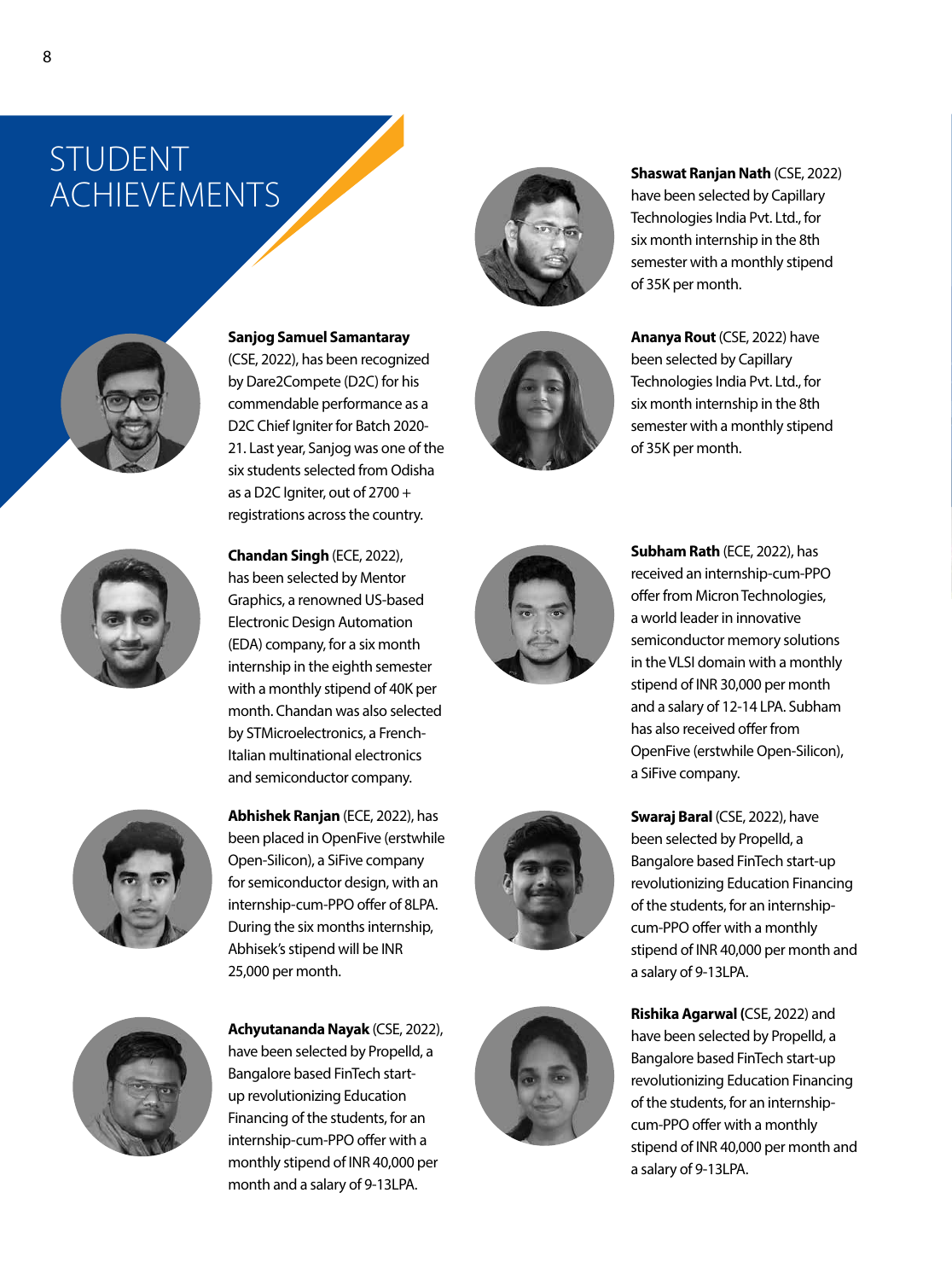# ALUMNI AFFAIRS



#### **ALUMNI BUZZ**

- 1. Akash Das (B.Tech. CSE, 2020) has been placed at Wiley with a package of 40 LPA.
- 2. Silicon Alumni Association hosted a series of talks where our alumni shared their experiences with their juniors.
	- Satyajit Panda (B.Tech. ECE, 2014), VMware Software India Pvt. Ltd. presented a webinar on 'Make Yourself Industry Ready through GATE' on 2 Oct 2021.
	- Srikant Singh (B.Tech. AEI, 2015), IOCL, presented a webinar on 'Want to ace GATE for PSUs?' on 9 Oct 2021.
	- Prachi Mrudula ( B.Tech. ECE, 2019), ST Microelectronics, discussed about the different aspects of VLSI domain as an engineer, in her virtual talk titled 'Step into the shoes of a VLSI engineer' on 6 Nov 2021.
	- Siddhartha Shankar Pany (B.Tech. AEI, 2008), BARC, Mumbai presented a seminar on 'An overview of Engineers' arsenal for R&D industry' on 2 Dec 2021.
- 3. IEEE Students Chapter hosted a webinar by Nikita S. Kar (B.Tech., CSE, 2018), Amazon on 'Data Engineering & Cracking Amazon' on 2 Oct 2021.

4. The 13th Alumni Meet 2021 was conducted offline at the Institute on 18 December 2021. A total of about 250 alumni attended the event. The event was coordinated by the Silicon Alumni Association team comprising of Dr. Biranchi Narayan Rath, Dr. Suchismita Rout and Dr. Debasish Nayak. Student council members and student volunteers participated enthusiastically and helped organize the event. More details at *https://bit.ly/33PhqKl*















Prachi Mrudula Nikita S. Kar Srikant Singh